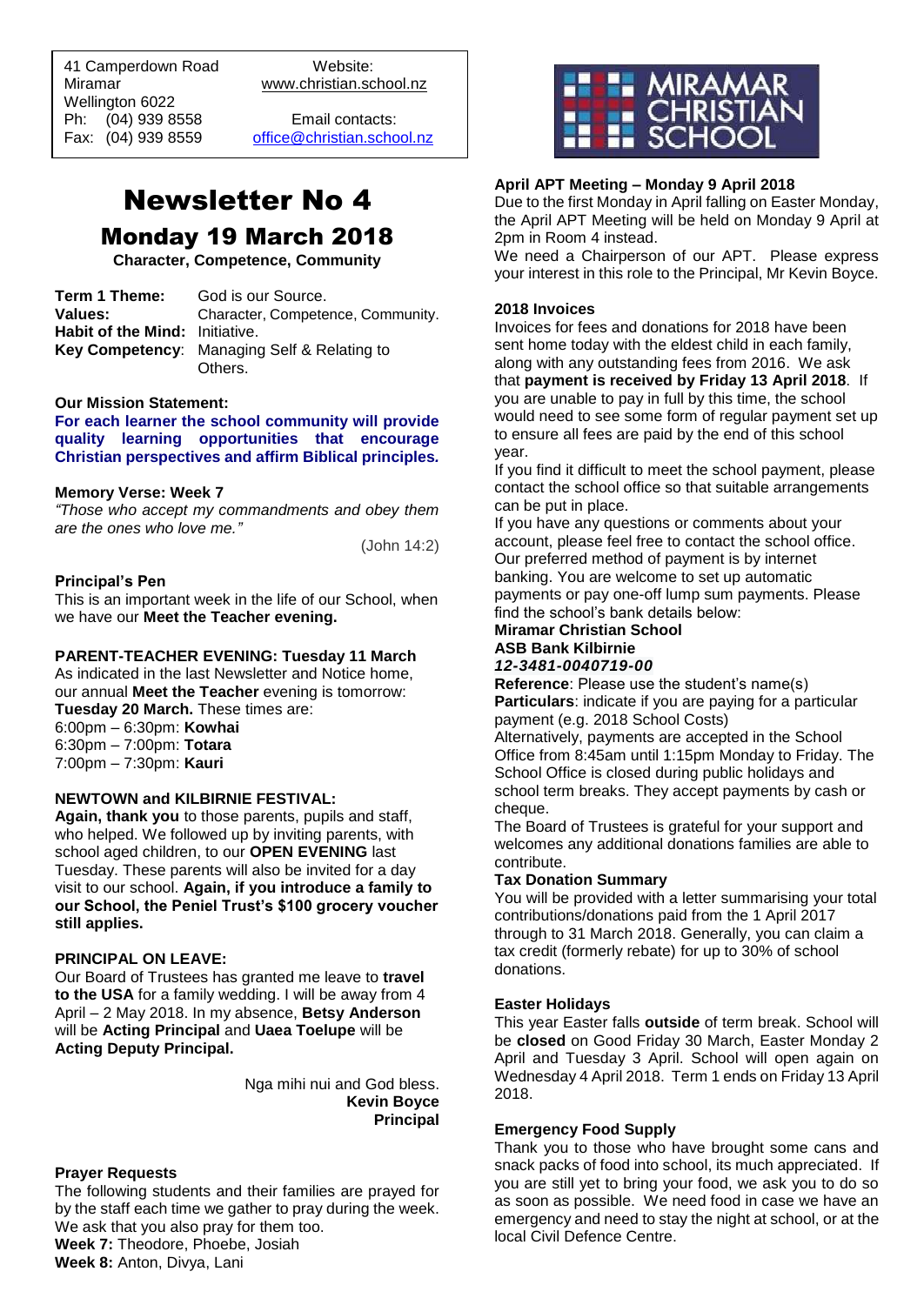#### **Fundraiser – Entertainment Membership**

Support Miramar Christian School by pre-ordering your NEW 2018/2019 Entertainment Membership now and **receive bonus Early Bird Offers**! Your purchase of an Entertainment Membership contributes to our fundraising. Help us achieve our goal by sharing the following link with your Friends and Family:

[https://www.entertainmentbook.co.nz/orderbooks/104x3](https://www.entertainmentbook.co.nz/orderbooks/104x302) [02](https://www.entertainmentbook.co.nz/orderbooks/104x302) Thanks for your support!

#### **Passion Project**

Amelia & Elena-Jin made a visit to the SPCA last week as part of their Passion Project, and are keen to hold a Bake Stall as a SPCA Fundraiser in the future.



*Amelia & Elena-Jin*

#### **Otago Problem Challenge:**

Four girls, Petra, Rose, Sue and Tara, make up the school's "coxless fours" rowing team. If each girl can sit in any of the four seats, in how many different ways can the team sit in the boat? **Answer from last newsletter**: HBDACH or HCADBH.

#### **Start your Easter Break Early!**

Easter at the Inn in on once again at Miramar Salvation Army! Come along to our family friendly community café, featuring complimentary drinks and cake, along with fun crafts and cute bunnies! **Date:** Saturday 24 March 2018 **Time:** drop in anytime between 10:00am – 1:00pm **Where:** The Salvation Army Miramar, 63 Miramar Ave **Cost:** Gold Coin entry.

www.facebook.com/miramarsalvationarmy

#### **Scouts New Zealand**

Scouting offers fun and friendship, challenge and everyday adventure and **have vacancies in your area**. Scouts develop wide-ranging technical, practical, life and social skills with over 200 different activities from abseiling and caving to drama, tramping, camping and kayaking. Scouting helps 6-26 year olds grow in confidence, achieve their full potential and become active members of their communities. For more information please call 0800SCOUTS or [LNI@scouts.org.nz.](mailto:LNI@scouts.org.nz)

#### **Homestay Families Needed**

Are you able to provide a caring and supportive environment for an overseas student on some weekends and school holidays?

Scots College is looking for Homestay families for students aged 12-18 years.

Homestay rates are \$300.00 /week, \$110.00 /weekend or \$55.00 /per night

If you would like to know more please contact Leanne at [chotel@scotscollege.school.nz](mailto:chotel@scotscollege.school.nz)

### SCHOOL DIARY

| <b>Every Monday</b>     | Principal's Assembly, 2:30pm              |
|-------------------------|-------------------------------------------|
| <b>Every Tues/Thurs</b> | <b>Wheels Day</b>                         |
| <b>Every Wednesday</b>  | Subway ordered lunch (optional)           |
| <b>Every Wednesday</b>  | Prayer Group, School Hall, 2.20pm         |
| <b>Every Thursday</b>   | Technicraft (Yrs 7-8)                     |
| <b>Every Friday</b>     | Music Lessons, 8:30am - 1:30pm            |
| <b>Every Sunday</b>     | 10am Gateway Baptist Church - all welcome |
| <b>March</b>            |                                           |
| Tuesday 20              | Meet the Teacher Evening                  |
| Tuesday 20              | ICAS Registrations due                    |
| Friday 23               | Mufti Day - gold coin donation            |
| Friday 23               | Gymnastics                                |
| Wednesday 28            | <b>NZSO</b>                               |
| Friday 30               | Good Friday - school closed               |
| <b>April</b>            |                                           |
| Monday 2                | Easter Monday - school closed             |
| Tuesday 3               | Easter Tuesday - school closed            |
| Wednesday 4             | EZ Football (Snrs)                        |
| Thursday 5              | 2018/2019 Entertainment Book released     |
| Friday 6                | Gymnastics                                |
| Monday 9                | APT Mtg, 2:00pm, Room 4                   |
| Monday 9                | BoT Mtg, 6:30pm, Room 4                   |
| Tuesday 10              | EZ Futsal, Yr 5-8                         |
| Thursday 12             | EZ Futsal, Yr 1-4                         |
| Friday 13               | Gymnastics                                |
| Friday 13               | End of Term 1 (3pm finish)                |



## **POSITIVE PARENTING HELP** TWO HOURS\* IS ALL YOU NEED.

| + Developing good bedtime routines<br>+ Hassle-free shopping with children                                                                                | 14th March<br>Ilth April |
|-----------------------------------------------------------------------------------------------------------------------------------------------------------|--------------------------|
| + Dealing with disobedience<br>* Managing fighting and aggression                                                                                         | 16th May<br>20th June    |
| 7-9PM, MIRAMAR SALVATION ARMY, 65 MIRAMAR AVENUE                                                                                                          |                          |
|                                                                                                                                                           |                          |
| Cost per session: \$15 per person, \$25 per couple<br>Apply/register at www.miramarsalvationarmy.co.nz<br>Questions? Contact Andrea Lapdell, 021 2157625. | Triple.                  |